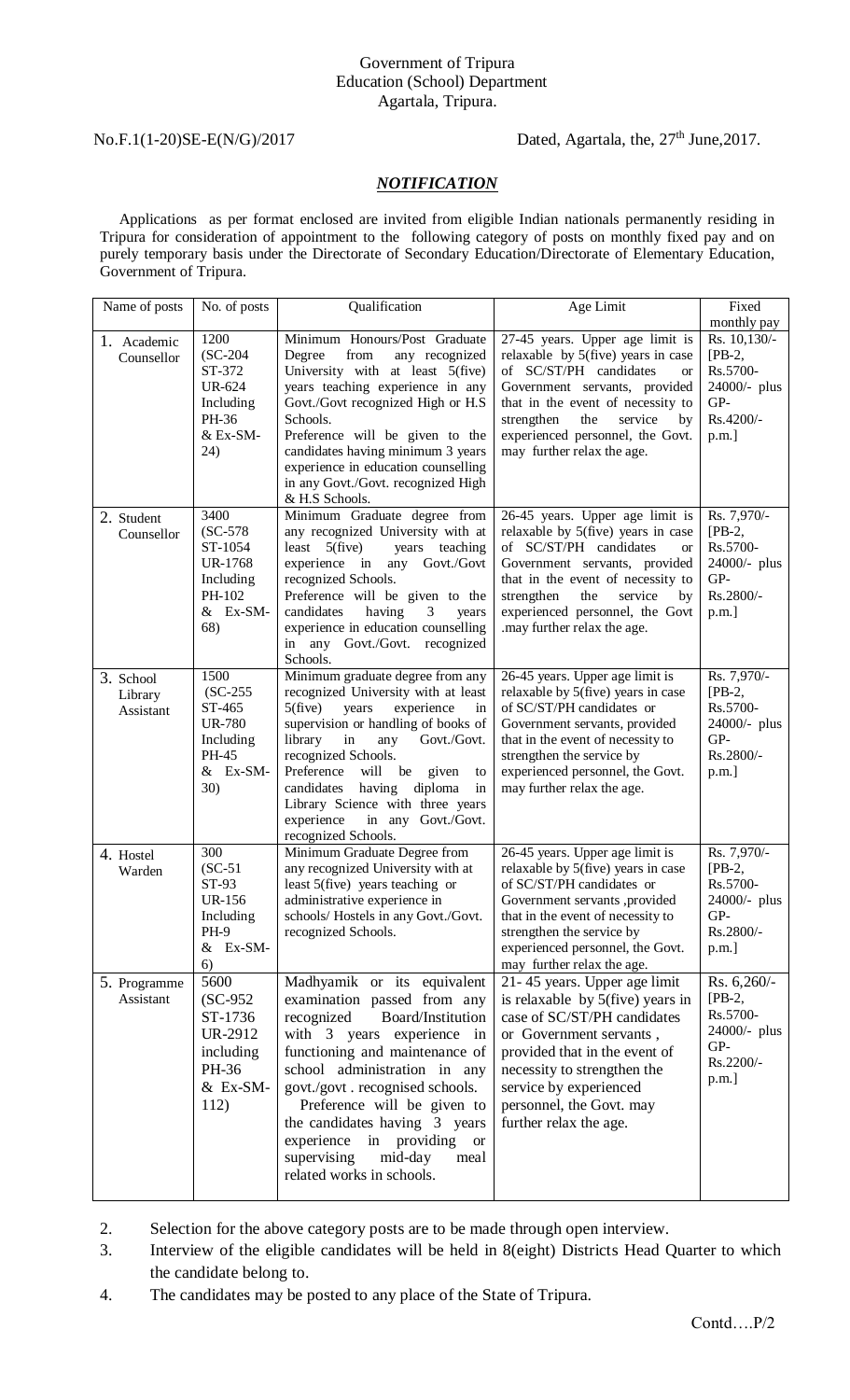- 5. The candidates may apply for more than 1(one) post in a single application form in order of preference if they have requisite qualification.
- 6. The applications should be addressed to the Director of Secondary Education, Government of Tripura, Agartala in respect of posts Sl.no.1 to 4 and to the Director of Elementary Education, Government of Tripura, Agartala in respect of Sl.no.5 and submitted to the respective District Education Offices of the District to which the candidates belong to, on all working days from 11-00 am. to 4-00 p.m. within **10th July,2017.**
- 7. No application will be received after **10th July,2017.**
- 8. A candidate should submit application to the receiving centre of his/her District as per his/her permanent address.
- 9. In service candidates should submit their applications directly indicating their present posts, pay-scale, present place of posting, bio-data etc. to the application receiving centre of the concerned District in which they belong to and they are to furnish "No objection certificate" at the time of interview, collecting such certificate after showing copy of acknowledgment of application submitted to their authority.
- 10. If the candidate is overaged but otherwise suitable may also apply with explanation of suitability, for relaxation of age by the competent authority.
- 11. Number of vacancies may be increased or decreased.

.

- 12. The candidature of a candidate is liable to be cancelled, in the event of furnishing false / incorrect information or suppression of facts is detected.
- 13. If, on scrutiny of the applications any candidate is found un-suitable, he/she will not be called for appearing in the Interview.
- 14. A self declaration to be furnished along with the application regarding information of government service holder(s) of family members of the candidate, if any, as per format enclosed.

- - - - - - -

15. The authority reserves the right to cancel/withdraw the process at any time without any notice and decision of the authority is final.

**Additional Secretary** to the Government of Tripura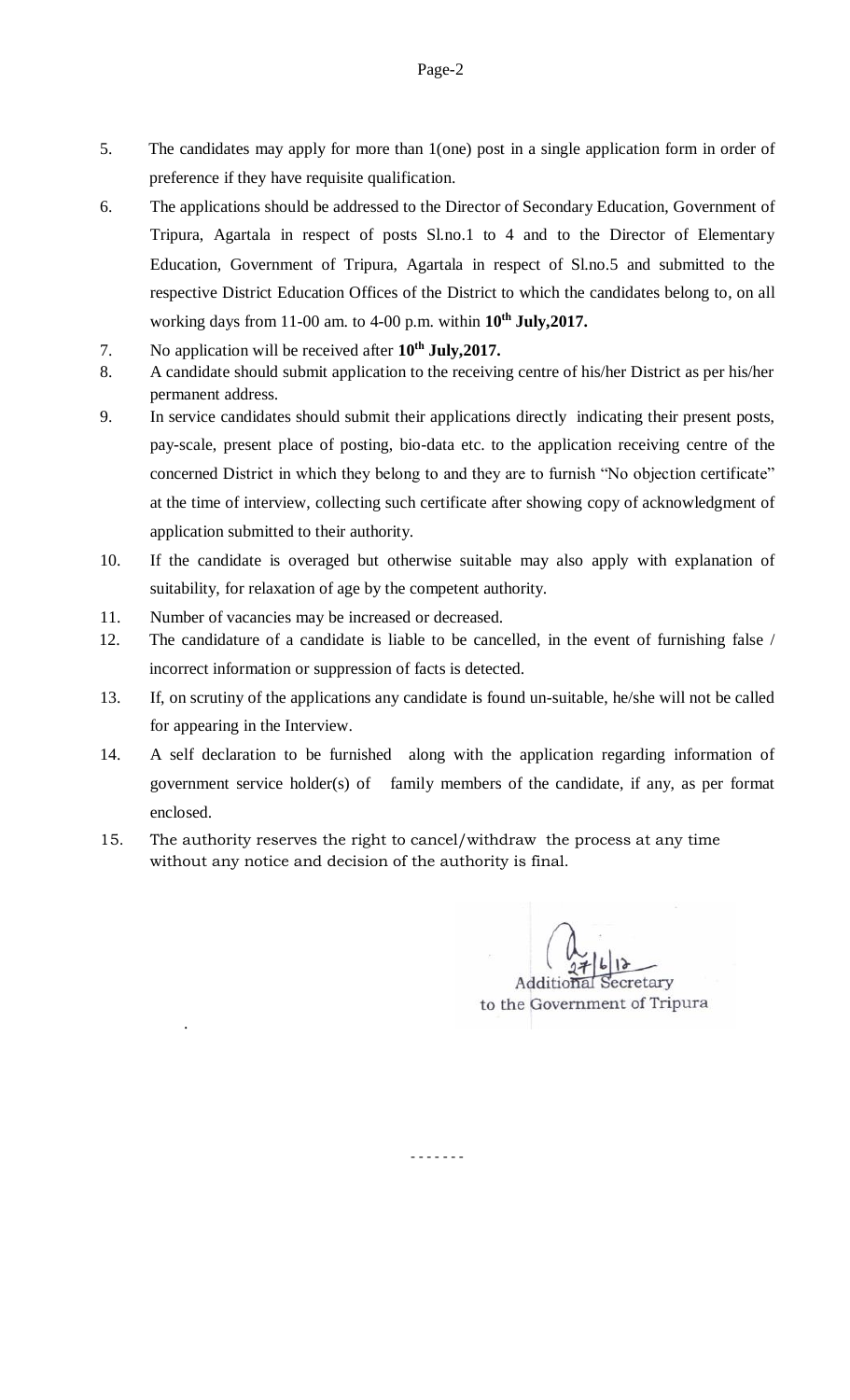To The Director of Secondary Education/Elementary Education, Government of Tripura, Agartala.

Affix a recent passport size self attested coloured photograph

|                                                                   | In response to the advertisement published in the                           |         |            |           |                    | dated $\frac{\sqrt{1-\frac{1}{2}}}{\sqrt{1-\frac{1}{2}}}$ |
|-------------------------------------------------------------------|-----------------------------------------------------------------------------|---------|------------|-----------|--------------------|-----------------------------------------------------------|
|                                                                   | I am submitting my candidature as per proforma for your kind consideration. |         |            |           |                    |                                                           |
|                                                                   | 1. Name of the candidates (In Block Letters)                                |         |            |           |                    |                                                           |
|                                                                   | 2. Father/Husband name                                                      |         |            |           |                    |                                                           |
| 3. Name of the post applied for                                   |                                                                             |         |            | $\div$ i) |                    |                                                           |
|                                                                   |                                                                             |         |            |           | $\ddot{\text{1}}$  |                                                           |
|                                                                   |                                                                             |         |            |           | $\overline{iii}$ ) |                                                           |
|                                                                   |                                                                             |         |            |           | iv)                |                                                           |
|                                                                   | 4. Name of Sub-division and District belong to                              |         |            |           |                    |                                                           |
|                                                                   | 5. Permanent postal address                                                 |         |            |           |                    |                                                           |
| 6. Present postal address                                         |                                                                             |         |            |           |                    |                                                           |
|                                                                   | 7. Date of birth(as per admit card/certificate of)                          |         |            |           |                    |                                                           |
|                                                                   | Madhyamik or equivalent examination                                         |         |            |           |                    |                                                           |
|                                                                   | (enclosed self attested copy)                                               |         |            |           |                    |                                                           |
|                                                                   | 8. Age as on the date of notification (i. e.27/06/2017)                     |         |            |           |                    |                                                           |
|                                                                   | 9. Whether citizen of India?                                                |         |            |           |                    |                                                           |
|                                                                   | (enclosed self attested copy of Citizenship /PRTC)                          |         |            |           |                    |                                                           |
|                                                                   | 10. Whether SC/ST/OBC                                                       |         |            |           |                    |                                                           |
|                                                                   | (enclosed self attested copy)                                               |         |            |           |                    |                                                           |
| 11. If currently employed, please mention whether in Govt. Dept./ |                                                                             |         |            |           |                    |                                                           |
|                                                                   | PSU/ Autonomous Body/ Private with present place of posting.                |         |            |           |                    |                                                           |
|                                                                   | 12. Whether Physically Handicapped(enclosed self attested copy)             |         |            |           |                    |                                                           |
|                                                                   | 13. Whether Ex-Service Man (enclosed self attested copy)                    |         |            |           |                    |                                                           |
|                                                                   | 14. Total monthly income of the family of candidate                         |         |            |           |                    |                                                           |
|                                                                   | (enclosed income certificate issued by SDM/DCM)                             |         |            |           |                    |                                                           |
|                                                                   | 15. Telephone/Mobile No.                                                    |         |            |           |                    |                                                           |
|                                                                   | 16. E-mail id (if any)                                                      |         |            |           |                    |                                                           |
| 17.                                                               | Educational Qualification (Madhyamik onwards)                               |         |            |           |                    |                                                           |
| Sl. No.                                                           | Examination                                                                 | Year of | Name of    | Subjects  | Division           | % of Marks                                                |
|                                                                   | Passed                                                                      | passing | Board/     | offered   | /Class/Grade       | obtained                                                  |
|                                                                   |                                                                             |         | University |           |                    |                                                           |

(enclosed self attested copies of Mark sheets.)

18. Any other qualification other than stated in Sl. No. 17

19. Whether any Govt. employee is there in the family, specify the number : No/Yes. (Please enclose a declaration)

20. Details of experience :- (Certificate to be issued by the Head of offices/DDOs with Counter signature of the District Education Officer)

| NO. | held<br><b>POST</b> | ∀rom<br>----- | —<br>$\sim$ | .<br>$\chi_{\tau}$<br>Jate<br>ixperience<br>certificate<br>N <sub>O</sub> |
|-----|---------------------|---------------|-------------|---------------------------------------------------------------------------|
|     |                     |               |             |                                                                           |

## *DECLARATION*

I do, hereby declare that all the information given in this application are correct to the best of my knowledge and belief. I understand that in the event of suppression of facts or any information given herein if found false or incorrect, my candidature is liable to be cancelled.

Date \_\_\_\_\_\_\_\_\_\_\_\_\_\_\_\_ \_\_\_\_\_\_\_\_\_\_\_\_\_\_\_\_\_\_\_\_\_\_\_\_\_

Full Signature of the applicant.

- - - - - - -